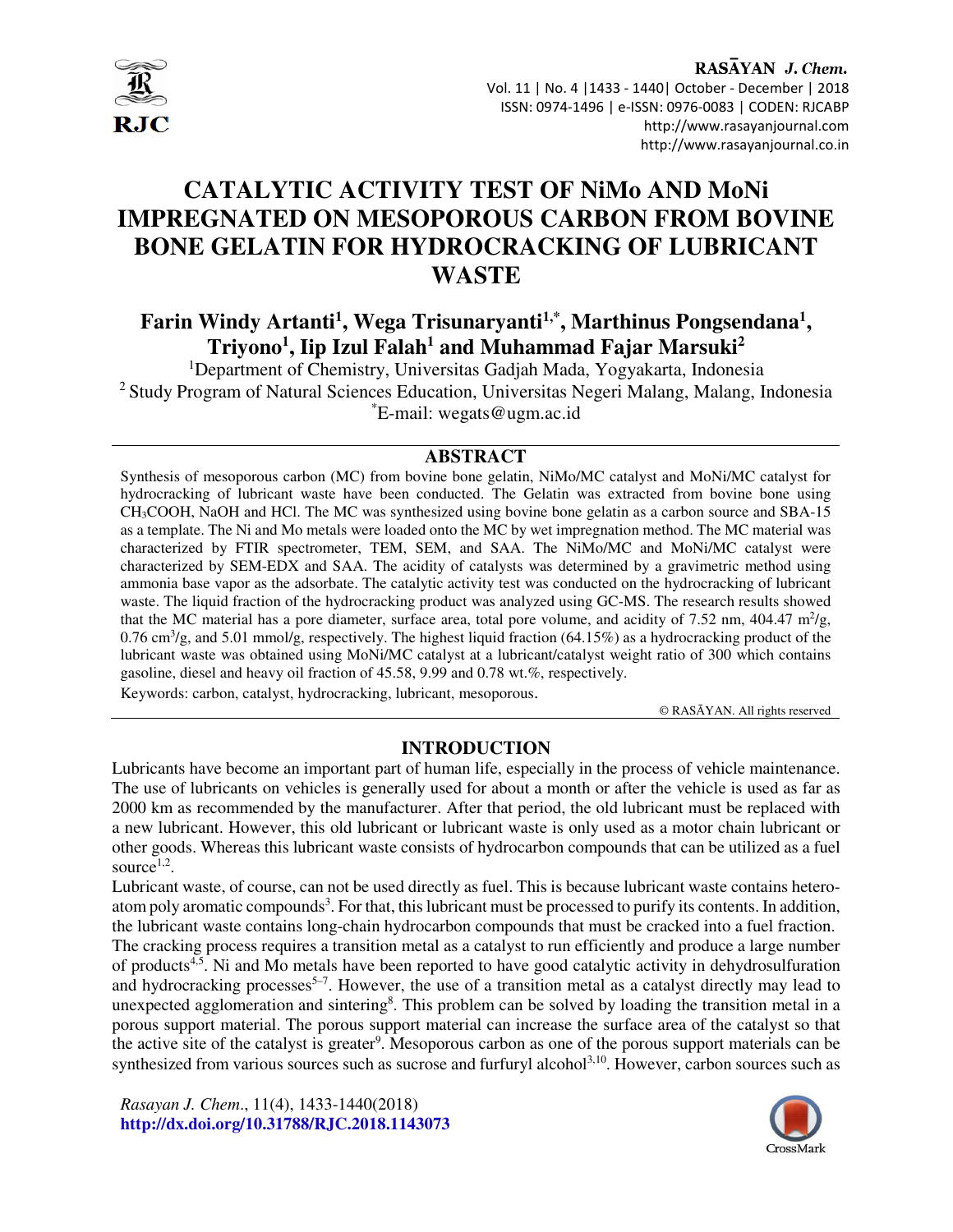sucrose and furfuryl alcohol are expensive. As an alternative, mesoporous carbon can be synthesized from  $gelatin<sup>11,12</sup>$ .

In this study, mesoporous carbon was synthesized using gelatin extracted from cow bone and SBA-15 as a template. The mesoporous carbon is emitted with nickel metal and molybdenum. The activity of the catalyst is evaluated in the hydrocracking process of the lubricant waste.

## **EXPERIMENTAL**

#### **Material**

Bovine bone was obtained from Yogyakarta, Indonesia. SBA-15 was purchased from Sigma-Aldrich. Hydrochloric acid (HCl), sodium hydroxide (NaOH), acetic acid (CH3COOH), nickel (II) nitrate hexahydrate  $(Ni(NO<sub>3</sub>)<sub>2</sub>·6H<sub>2</sub>O)$ , hydrofluoric acid  $(HF)$ , sulfuric acid  $(H<sub>2</sub>SO<sub>4</sub>)$  and ammonium heptamolybdate tetrahydrate ((NH<sub>4)6</sub>Mo<sub>7</sub>O<sub>24</sub>·4H<sub>2</sub>O) were purchased from Merck. All of the reagents used were analytical grade and used without further purification.

#### **General Procedure**

#### **Synthesis of Mesoporous Carbon**

The synthesis of mesoporous carbon (MC) was carried out by following Ulfa and her co-worker<sup>9</sup> procedure with slight modifications. Gelatin, sulfuric acid and aquabidest (1:0.2:100 g) were homogenized. The gelatin solution was dropwise added to 3 g of SBA-15. The mixture was heated at 100 ℃ for 6 h and 160 ℃ for 6 h to produce a brown solid. The brown solid was then carbonized in a furnace at 900 ℃ (heating rate of 5 ℃/min) for 4 h under argon gas stream (flow rate of 40 cc/min). The solid was stirred with 10% HF solution (ethanol-water) for 24 h at room temperature. The solid was dried at 100 °C for 24 h to produce mesoporous carbon (MC). The MC was characterized by FTIR spectrometer, AAS, TEM, and SEM-EDS.

#### **Impregnation of Ni and Mo Metals on Mesoporous Carbon**

Metal impregnation was carried out using a wet impregnation method. Amount of metal used in the impregnation process was about 2%. The Mo metal was firstly loaded followed by Ni metal to produce NiMo/MC catalyst and vice versa for MoNi/MC catalysts. After the impregnation process, the catalysts were dried at 120 °C for 12 h. Finally, the catalysts were calcined 400 °C for 4 h under nitrogen gas stream (flow rate of 40 cc/min) and then reduced at 450  $^{\circ}$ C for 3 h under hydrogen gas stream (flow rate of 20 cc/min). The catalysts were characterized by AAS and SEM-EDX.

#### **Catalyst Activity Test**

The lubricant waste was hydrocracking at 475 °C for 1 h under hydrogen gas stream (flow rate of 20 cc/min) in a semi-bacth stainless steel reactor (id: 4.5 cm, od: 4.8 cm, length: 30 cm) using the catalysts synthesized in this work. The catalyst/lubricant waste ratio was varied in 1/50, 1/100, 1/200, 1/300, and 1/500 (w/w). The liquid product obtained from hydrocracking process was analyzed by GC-MS. The hydrocracking product distribution was calculated using the following formula:

Product Distribution (
$$
\%
$$
) =  $\frac{\text{the weight of the product (liquid, coke or residue)}}{\text{the initial weight of lubricant waste}} \times 100\%$ 

#### **Detection Method**

1434 The functional groups of all sample were determined using Fourier Transform Infrared spectrometer (FTIR, Shimadzu Prestige-21) equipped with data station in the range of  $400-400$  cm<sup>-1</sup> with a KBr disc technique. Surface Area Analyzer (SAA, Quantachrome NovaWin Series) was used to determine the surface parameters (surface area, pore volume, and pore diameter) of the sample. The determination was based on physical adsorption of N<sub>2</sub> gas at a batch temperature of 77.3 K. The sample was degassed at 300 °C for 3 h. The pore morphology was taken using a Transmission Electron Microscope (TEM, JEOL JEM-1400) at 120 kV accelerating voltage. The metal content of all sample was determined using Electron Dispersion Xray Spectrometer (EDX). Sodium Dodecyl Sulphate-Poly Acrylamide Gel Electrophoresis (SDS-PAGE, ATTO PAGERUN ELMER 3110) was used to determine the molecular weight distribution range of the gelatin. The liquid produced by hydrocracking of lubricant waste was analyzed using gas chromatography-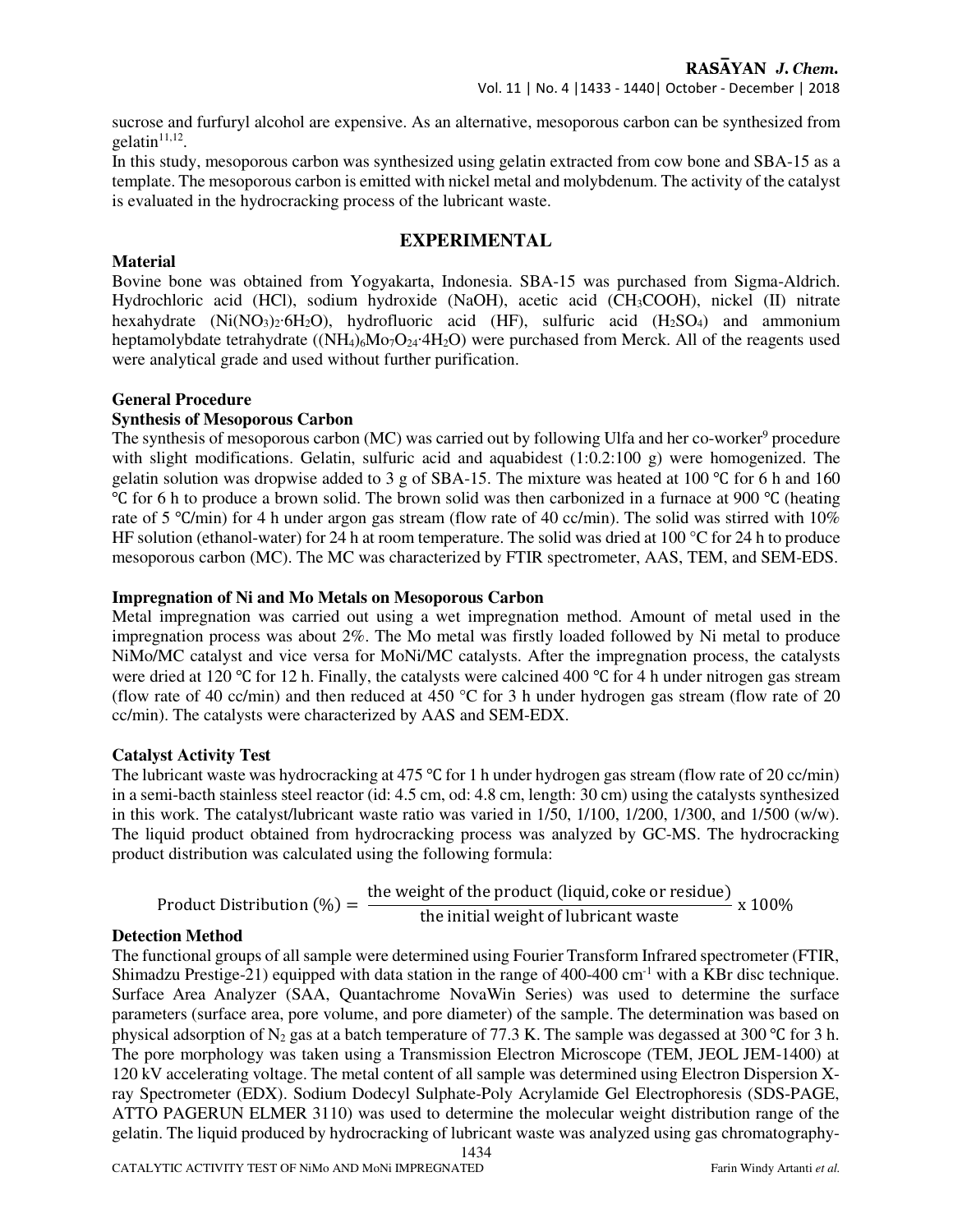#### RASAYAN J. Chem.

mass spectrometry (GC-MS, Shimadzu QP2010S) with a column length of 30 m, the diameter of 0.25 mm, the thickness of 0.25 µm, the temperature of 60-310 ℃, Helium gas as carrier gas, and an acceleration voltage of 70 Ev. The acidity test of all samples was carried using the gravimetric method with ammonia vapor as the adsorbate. The sample was placed in a desiccator at a vacuum condition and the ammonia vapor flowed into the desiccator (about 5 mL of ammonia was evaporated for one sample). The sample was aged in the desiccator for 24 h. The increasing of the weight of the sample was measured to determine the amount of ammonia vapor bound to the sample.

### **RESULTS AND DISCUSSION**

#### **Characterization of Gelatin**

Figure-1(a) presents FTIR spectra of gelatin extracted from the bovine bone in this work. The absorption bands at 3600-3400 cm-1 indicate the stretching vibration of the N-H group. The absorption band that occurs at 1242 cm-1 corresponds to the bending vibration of the H-N-H group. In addition, the C=O stretching vibration, which is passed with N-H bending vibration, give an absorption band at  $1636 \text{ cm}^{-1}$ . The stretching vibration of the O-H group is confirmed by the appearance of an absorption band at  $3094 \text{ cm}^{-1}$ . The absorption band at 2924 cm<sup>-1</sup> indicates the presence of C-H stretching vibration in form of  $sp^3$ . The absorption band that appears at 1543 cm<sup>-1</sup> indicates the CN stretching vibration and CH<sub>2</sub> bending vibration. The bending vibration of the C=O group in the ring short chain peptides is marked by the appearance of an absorption band at 1165 cm<sup>-1</sup>. All of these absorption band is characteristic for IR spectra of gelatin<sup>13,14</sup>. It can be concluded that the gelatin was successfully extracted from the bovine bone in this work.



Fig.-1: FTIR Spectra of (a) Bovine Bone Gelatin, (b) SBA-15, (c) Gelatin-SBA-15, and (d) MC

Determination of molecular size of gelatin extracted from bovine bone was carried out using SDS-PAGE and the result is showed in Figure-2. The molecular weight is determined using an equation derived from the standard curve of gelatin. The electroforegram of gelatin has a darker area in the range of 83-170 kDa which means that the gelatin extracted from the bovine bone in this work has a molecular weight distribution range of 83-170 kDa. This result indicates that the gelatin can be used as a carbon source because the gelatin component is dominated by  $\alpha$  chain collagen. The  $\alpha$  chain collagen has many amino groups and plays an important role for binding silanol group of SBA-15<sup>3</sup>.

#### **Characterization of Mesoporous Carbon**

Figure-3 shows TEM micrographs of mesoporous carbon. The pore shape of mesoporous carbon synthesized in this work has a similar structure to SBA-15. It makes senses because the structure of mesoporous carbon looks like a negative replica of the used template (SBA-15) after removal of the template. Mesoporous carbon morphological characters in this study followed the SBA-15 is used as the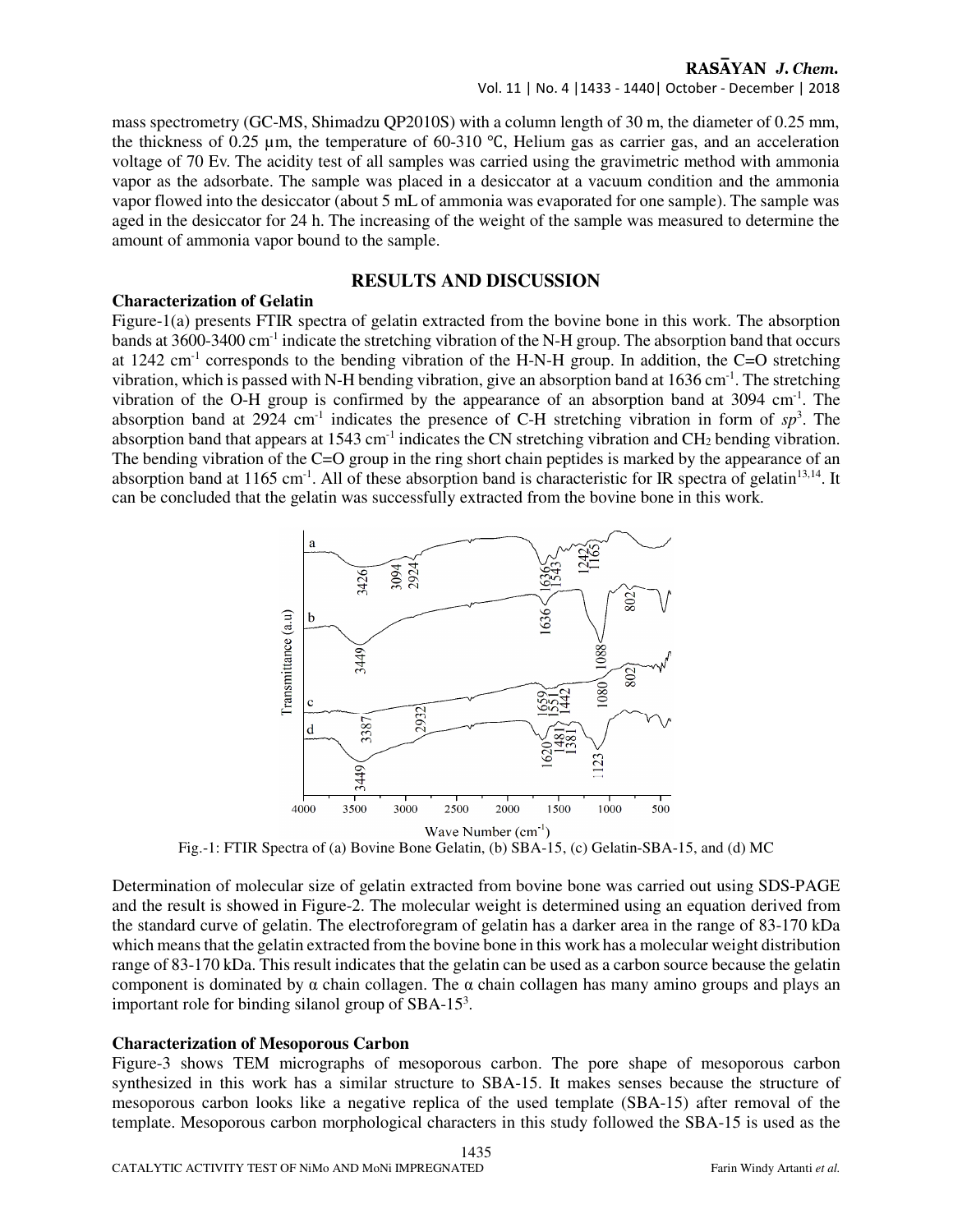# RASAYAN J. Chem.

Vol. 11 | No. 4 |1433 - 1440| October - December | 2018

template. SEM image shows the topography difference before and after the mesoporous carbon entrusted metals. Figure 4 shows the size of catalyst MoNi/MC and NiMo/MC with a uniform particle size of about  $1 \mu m$ .



Fig.-2: SDS-PAGE Electroforegram (a) Protein Marker and (b) Bovine Bone Gelatin



Fig.-3: TEM Image of MC

SEM image of mesoporous carbon and MoNi/MC catalyst is presented in Figure-4. The SEM image of MoNi/MC catalyst is brighter than SEM image of MC. The similar result was also reported by other researchers that synthesize mesoporous carbon using SBA-15 as a template<sup>3,9,11</sup>. Mesoporous carbon that has been loaded with transition metals like Mo and Ni has a brighter SEM image. The element which has a higher atomic number will reflect more electrons due to their positive charge on the atomic nucleus, so that the signal emitted back higher.



1436 Fig.-4: SEM Image of (a) MC and (b) MoNi/MC Catalysts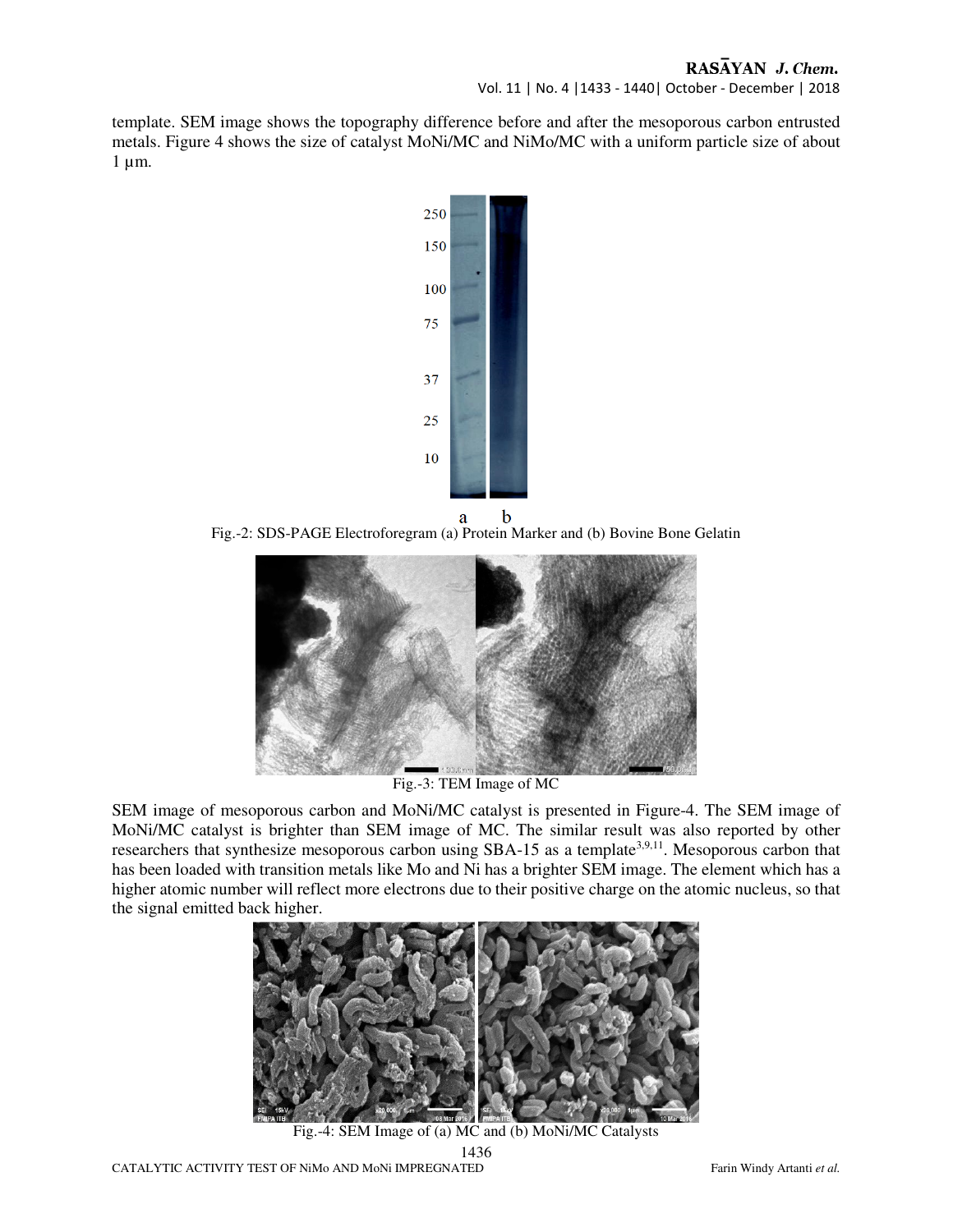Figure-1 shows the FTIR spectra of each stage of the synthesis process of mesoporous carbon. In Figure-1(b), the absorption bands at 1088 and 802 cm<sup>-1</sup> is a specific absorption band of the SBA-15 silica matrix and they indicate the asymmetry and symmetry stretching vibration of Si-O-Si, respectively<sup>3,9</sup>. Figure-1(c) presents the FTIR spectra of the gelatin-SBA-15 composite before carbonization process and it has absorption bands at 802 cm<sup>-1</sup> and 1080 cm<sup>-1</sup> from its SBA-15. The FTIR spectra of the gelatin-SBA-15 composite have also an absorption band at 2932 cm<sup>-1</sup> which refers to the vibration of an alkyl chain (CH<sub>2</sub>) and it indicates the interaction of silica and amine group of bovine bone gelatin. This interaction of amine groups with silanol is a hydrogen bond.

In other hand, FTIR spectra of mesoporous carbon which is presented in Figure-1(d) has no absorption bands at 1088 and 802 cm<sup>-1</sup>. It means that the SBA-15 was successfully removed from mesoporous carbon after the leaching process using HF.

The absorption band at  $1620 \text{ cm}^{-1}$  in Figure-1(d) corresponds to the vibration of the double bond of the aromatic ring and carboxylate. The absorption band at  $1273 \text{ cm}^{-1}$  refers to the vibration of the C-O group and it is characteristic for mesoporous carbon. The absorption band at 1362 cm<sup>-1</sup> indicates the vibration of a group derived from alcohols, phenols and carboxylic (COOH)<sup>15,16</sup>. The absorption bands that appeared at 1481 and 1620 cm<sup>-1</sup> corresponds to the vibration of the C=C group in the aromatic ring and C=C group, respectively. This result means the mesoporous carbon was successfully synthesized in this work.

| Table-1: Metal Content in Catalyst |                          |      |       |  |  |  |  |
|------------------------------------|--------------------------|------|-------|--|--|--|--|
| Catalyst                           | Metal content $(wt, %$ ) |      |       |  |  |  |  |
|                                    | Ni                       | Mo   | Total |  |  |  |  |
| МC                                 | $0.00\,$                 | 0.00 | 0.00  |  |  |  |  |
| NiMo/MC                            | 0.39                     | 1.26 | 1.65  |  |  |  |  |
| MoNi/MC                            | 0.28                     | 1.41 | .69   |  |  |  |  |

Table-1 shows EDX analysis result of MC and catalysts. The amount of Mo metal in NiMo/MC and MoNi/MS catalysts is about 1.26 wt.%. This result is higher than expected. However, the amount of Ni metal in NiMo/MC and MoNi/MC catalysts is lower than expected. This mismatch may be caused by competition of Ni and Mo metals in pore mouth region<sup>6</sup>. In addition, there was an interaction between saltsolvent which can resist the interaction between salt-MC<sup>7</sup> .

| Table-2. Surface Farameters and Actuity Test Result of MC and Catalysts |              |                          |               |                         |  |  |  |
|-------------------------------------------------------------------------|--------------|--------------------------|---------------|-------------------------|--|--|--|
| Sample                                                                  | Surface Area | Pore Volume              | Pore Diameter | <b>Acidity Catalyst</b> |  |  |  |
|                                                                         | $(m^{2}/g)$  | $\text{(cm}^3\text{/g})$ | (nm)          | (mmol/g)                |  |  |  |
| МC                                                                      | 404.47       | 0.76                     | 7.52          | 5.42                    |  |  |  |
| NiMo/MC                                                                 | 560.90       | 0.80                     | 5.70          | 1.28                    |  |  |  |
| MoNi/MC                                                                 | 628.72       | .02                      | 6.46          | 1.86                    |  |  |  |

Table-2: Surface Parameters and Acidity Test Result of MC and Catalysts

Table-3 presents surface parameters obtained from SAA analysis result of MS and the catalysts. After impregnation of Ni and Mo metals, the surface area and pore volume of MC was increased from 404.47 m<sup>2</sup>/g to 560.90 m<sup>2</sup>/g and 628.72 m<sup>2</sup>/g for NiMo/MC and MoNi/MC catalysts, respectively. In preparation of NiMo/MC catalysts, the Ni metal was impregnated previously and followed by Mo metal. The Ni metal was evenly dispersed on the MC surface and it was stacked with Mo metal. However, if the Mo metal was impregnated previously and followed by Ni metal like the NiMo/MC catalyst, the atom of Mo metal would block the pore due to it's a bigger size than the Ni metal<sup>1,6,7</sup>. This phenomenon made the surface area and pore volume of NiMo/MC catalyst be lower than MoNi/MC catalyst. The decreasing of pore diameter of the MC after the impregnation process was caused by the presence of Ni and Mo metals in the pore of MC. Table-3 also shows acidity test result of the MC and the catalysts. Acidity value of MC synthesized in this work is about 5.42 mmol/g. This acidity value was increased after impregnation of Ni and Mo metal onto the MC to 11.28 mmol/g and 11.86 mmol/g for NiMo/MC and MoNi/MC catalysts, respectively. It was caused by the empty d orbitals of Ni and Mo metal which can bind lone pair electron from the nitrogen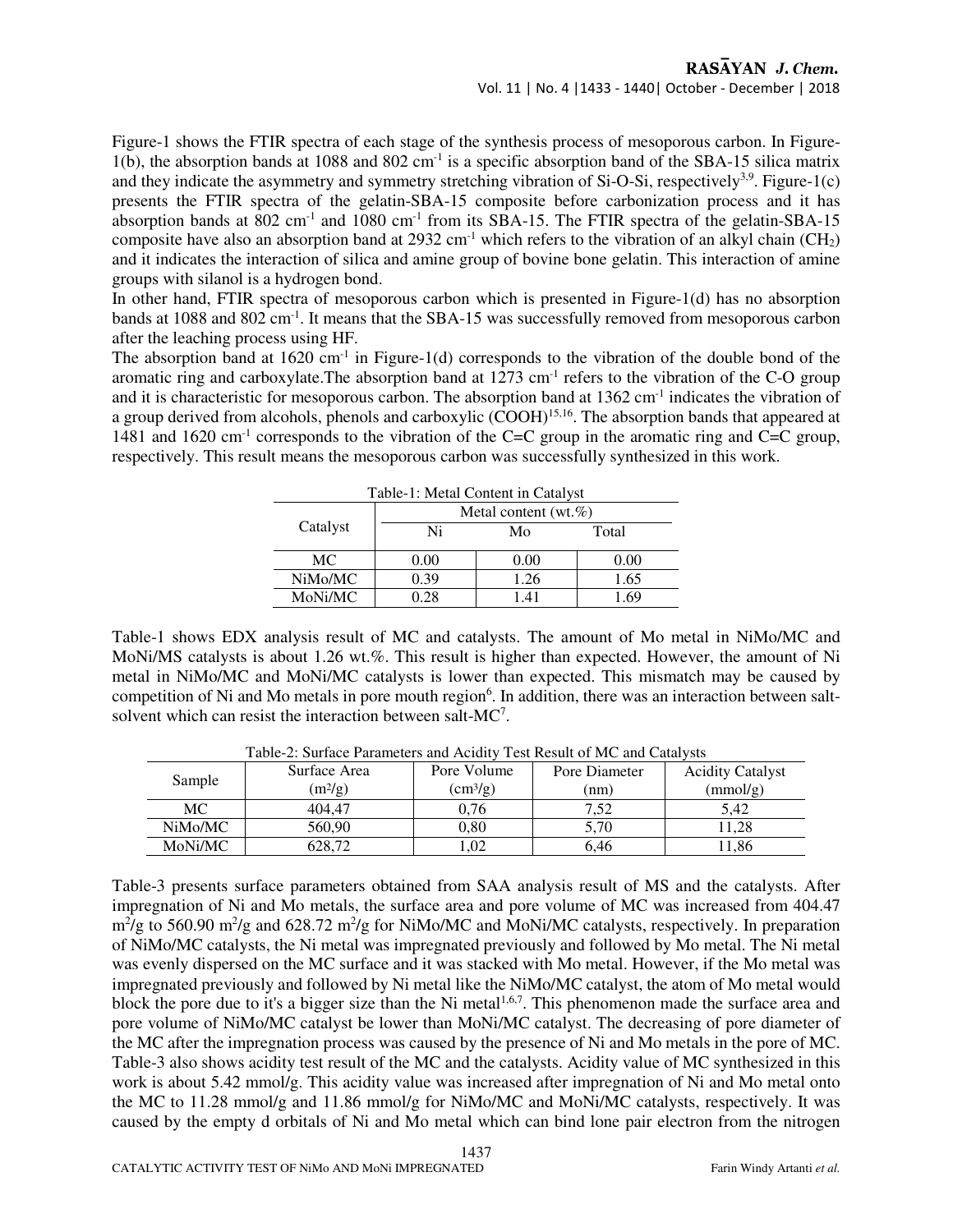RASAYAN J. Chem.

atom of ammonia vapor $17,18$ . The high acidity value was desired to increase the activity of the catalyst in hydrocracking of lubricant waste<sup>19,20</sup>.



Fig.-5: Adsorption-Desorption Isotherm of  $N_2$  on (a) MC, (b) NiMo/MC, dan (c) MoNi/MC

Figure-5 presents adsorption-desorption isotherm of nitrogen gas on the MC and catalysts surface. This adsorption-desorption isotherm is confirmed as type IV as the IUPAC classification with the H3 type of hysteresis loop. Type IV of adsorption isotherm indicates the presence of pore in meso size<sup>7</sup>. The hysteresis loop occurred at  $P/P_0$ =0.4 and it means that the multilayer formation was happening at that of relative pressure. The above explanation confirms the formation of mesopore as expected in this work.

#### **Catalysts Activity**

The catalysts activity in the hydrocracking process of lubricant waste is presented in Table-3. The thermal hydrocracking was also carried out as a comparison for evaluating the activity of the catalyst. Thermal hydrocracking of lubricant waste produced more gas product than hydrocracking of lubricant waste using MoNi/MC with catalyst/feed ratios of 1/200, 1/300, and 1/400. It was caused by the difference of cracking mechanism between thermal cracking and cracking using catalyst. Thermal hydrocracking occurred through the formation of radical ions. These radical ions break the carbon bond at the β position and from new radicals compounds with shorter carbon chain<sup>6</sup>. In another side, the hydrocracking of lubricant waste using the catalysts synthesized in this work occurred through the carbonium mechanism<sup>5</sup>. The Ni and Mo metals in the catalysts provide unpaired electrons in their d orbitals. These unpaired electrons can dissociate  $H<sub>2</sub>$  gas, which will be required in the hydrocracking process.

|                 | Product Distribution (%) |       |      | The residue     |
|-----------------|--------------------------|-------|------|-----------------|
| Catalysts       | Liquid                   | Gas   | Coke | $\mathscr{Y}_o$ |
| Thermal         | 49.91                    | 50.09 | 0.00 | 1.22            |
| MoNi/MC (1/50)  | 15.16                    | 83.69 | 0.35 | 0.80            |
| MoNi/MC (1/100) | 47.99                    | 50.71 | 0.12 | 1.18            |
| MoNi/MC (1/200) | 58.36                    | 40.38 | 0.07 | 1.19            |
| MoNi/MC (1/300) | 64.15                    | 34.56 | 0.03 | 1.26            |
| MoNi/MC (1/400) | 62.99                    | 35.64 | 0.09 | 1.28            |
| NiMo/MC (1/200) | 52.89                    | 45.71 | 0.07 | 1.33            |

Table-3: Product Distribution of Hydrocracking of Lubricant Waste

However, hydrocracking of lubricant waste using MoNi/MC catalyst with catalyst/feed ratios of 1/50 and 1/100 produced a lower liquid product and more gas product than the thermal hydrocracking. This phenomenon may be caused by their higher catalyst/feed ratios. The increasing of the catalyst/feed ratio lead to the increase of total acid sites in the hydrocracking process. This can initiate the secondary cracking process. In the secondary cracking process, the products obtained from the first cracking process were cracked again to be a gas product. The highest amount of liquid product was obtained from hydrocracking of lubricant waste using MoNi/MC catalyst with the catalyst/feed ratio of 1/300.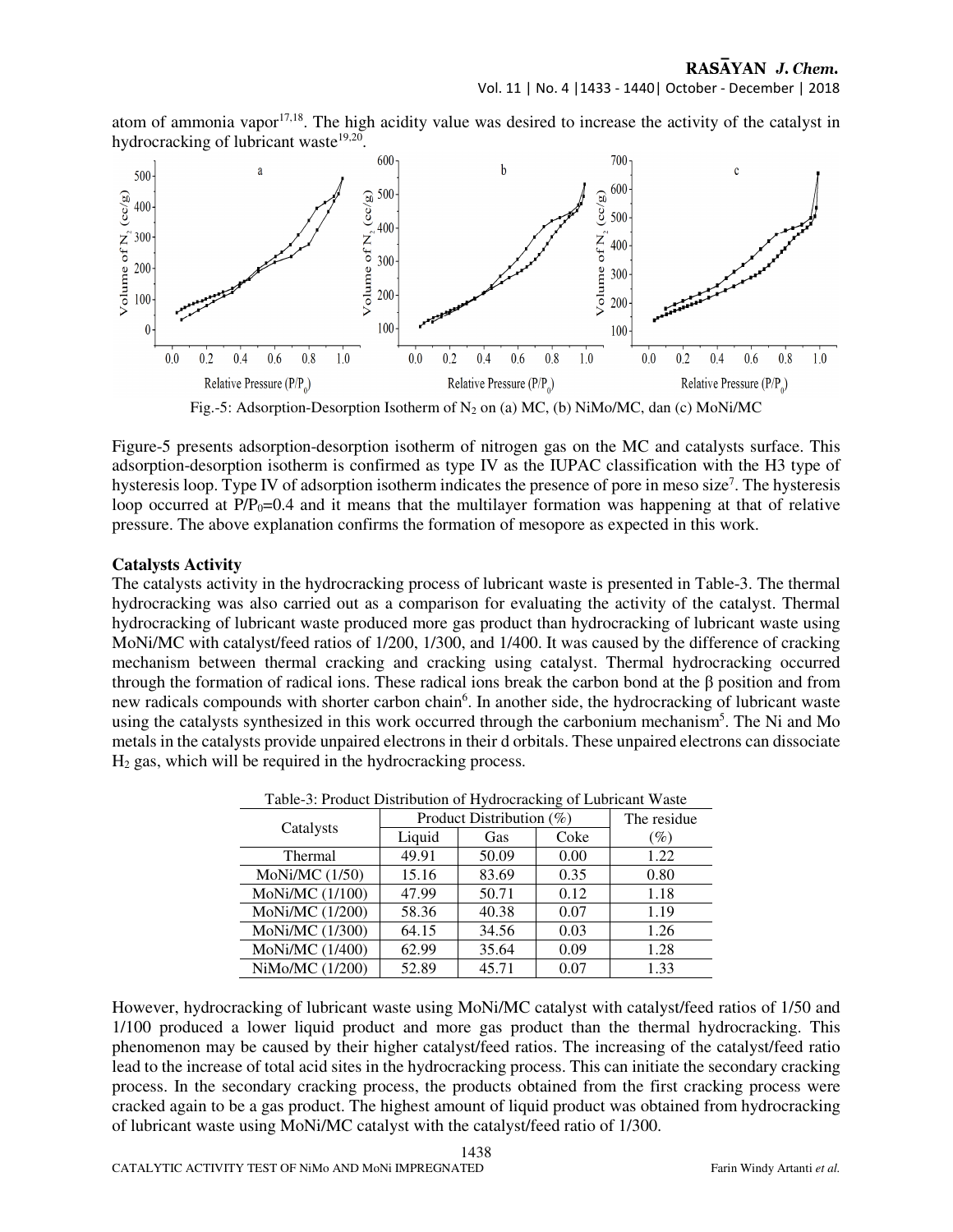

Fig.-6: Product Selectivity From Hydrocracking of Lubricant Waste

Figure-6 shows product selectivity from hydrocracking of lubricant waste using catalysts synthesized in this work. The liquid product obtained from hydrocracking of lubricant waste mainly consists of gasoline fraction ( $C_5-C_{12}$ ). The MoNi/MC catalyst produced gasoline up to 47 wt.% toward the amount of lubricant waste used in the hydrocracking process for all of catalyst/feed ratios. A similar result was obtained when the hydrocracking process was carried out using the NiMo/MC catalyst with the catalyst/feed ratio of 1/200. It means that the MoNi/MC and NiMo/MC catalysts were selective for gasoline production. Moreover, the liquid products also consist of diesel fraction  $(C_{13}-C_{17})$  which can be used as a fuel like the gasoline fraction. The highest amount of gasoline fraction was obtained from hydrocracking of lubricant waste using MoNi/MC catalyst with the catalyst/feed ratio of 1/200. This fact leads to the conclusion that the MoNi/MC catalyst has a great ability in production of gasoline if it was used in hydrocracking of lubricant waste with catalyst/feed ratio of 1/200.

#### **CONCLUSION**

Mesoporous Carbon (MC) can be synthesized from bovine bone gelatin and SBA-15 as a template. The MC has a regular pore structure and uniform pore shapes with the specific surface area, pore volume, pore diameter and acidity value of 404.47  $m^2/g$ , 0.76 cm<sup>3</sup>/g, 7.52 nm, and 5.42 mmol/g, respectively. The acidity value of MC was increased up to two times after impregnation of Ni and Mo metals. The MoNi/MC catalyst has a greater activity and selectivity for gasoline production when it is used in hydrocracking of lubricant waste with catalyst/feed ratio of 1/200.

#### **ACKNOWLEDGMENT**

The authors thank the Ministry of Research, Technology and Higher Education of Indonesia for financial support of Hibah Penelitian Unggulan Perguruan Tinggi Universitas Gadjah Mada (Contract Number: 916/UN1-P.III/LT/DIT-LIT/2016).

#### **REFERENCES**

- 1. A. Masykuroh, W. Trisunaryanti, I. I. Falah and Sutarno, *Int. J. ChemTech Res.*, **9**, 598(2016).
- 2. Nurmalasari, W. Trisunaryanti, Sutarno and I. I. Falah, *Int. J. ChemTech Res.*, **9**, 607(2016).
- 3. M. Pongsendana, W. Trisunaryanti, F. W. Artanti, I. I. Falah and Sutarno, *Korean J. Chem. Eng.*, **34**, 2591(2017), **DOI:** 10.1007/s11814-017-0165-3.
- 4. K. Wijaya, G. Baobalabuana, W. Trisunaryanti and A. Syoufian, *Asian J. Chem.*, **25**, 8981(2013), **DOI:** 10.14233/ajchem.2013.14946.
- 5. W. Sriningsih, M. G. Saerodji, W. Trisunaryanti, Triyono, R. Armunanto and I. I. Falah, *Procedia*